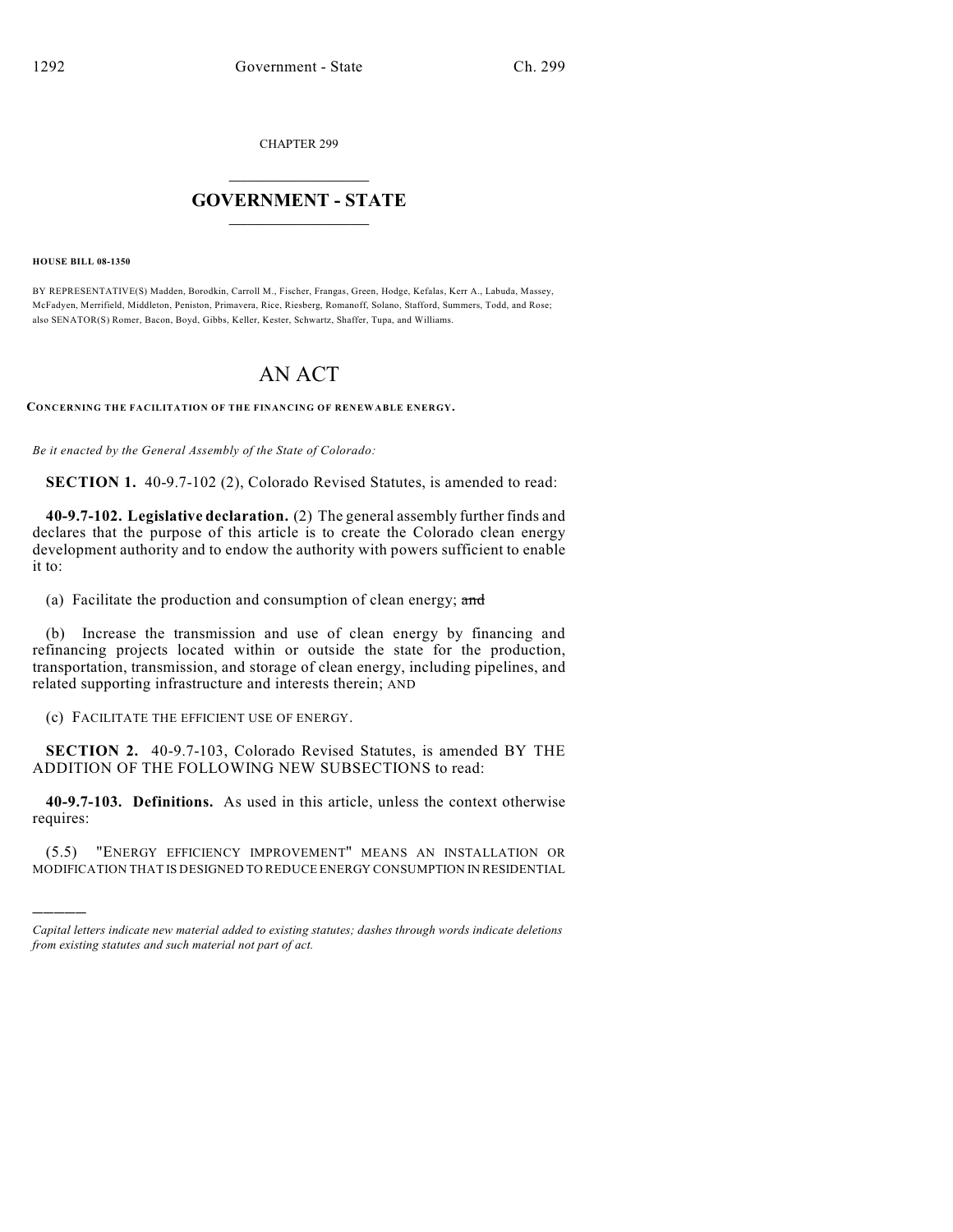OR COMMERCIAL BUILDINGS AND INCLUDES ANY OTHER MODIFICATION, INSTALLATION, OR REMODELING AUTHORIZED AS A UTILITY COST-SAVINGS MEASURE BY THE BOARD.

(13.5) "RENEWABLE ENERGY IMPROVEMENT" MEANS ANY FIXTURE, PRODUCT, SYSTEM, DEVICE, OR INTERACTING GROUP OF DEVICES INSTALLED BEHIND THE METER OF ANY RESIDENTIAL OR COMMERCIAL BUILDING THAT PRODUCES ENERGY FROM RENEWABLE RESOURCES, INCLUDING, BUT NOT LIMITED TO, PHOTOVOLTAIC SYSTEMS, SOLAR THERMAL SYSTEMS, SMALL WIND SYSTEMS, BIOMASS SYSTEMS, OR GEOTHERMAL SYSTEMS, AS MAY BE AUTHORIZED BY THE BOARD; EXCEPT THAT NO RENEWABLE ENERGY IMPROVEMENT SHALL BE AUTHORIZED THAT INTERFERES WITH A RIGHT HELD BY A PUBLIC UTILITY UNDER A CERTIFICATE ISSUED BY THE PUBLIC UTILITIES COMMISSION UNDER ARTICLE 5 OF THIS TITLE. THE PUBLIC UTILITIES COMMISSION SHALL HAVE PRIMARY JURISDICTION TO ADJUDICATE DISPUTES AS TO WHETHER A RENEWABLE ENERGY IMPROVEMENT INTERFERES WITH SUCH A RIGHT.

**SECTION 3.** 40-9.7-103 (10), Colorado Revised Statutes, is amended BY THE ADDITION OF A NEW PARAGRAPH to read:

**40-9.7-103. Definitions.** As used in this article, unless the context otherwise requires:

(10) (c) "PROJECT" ALSO MEANS ANY RENEWABLE ENERGY IMPROVEMENT OR ENERGY EFFICIENCY IMPROVEMENT.

**SECTION 4.** 29-3-103 (10) (k) and (10) (l), Colorado Revised Statutes, are amended, and the said 29-3-103 (10) is further amended BY THE ADDITION OF A NEW PARAGRAPH, to read:

**29-3-103. Definitions.** As used in this article, unless the context otherwise requires:

(10) "Project" means any land, building, or other improvement and all real or personal properties, and any undivided or other interest in any of the foregoing, except inventories and raw materials, whether or not in existence, suitable or used for or in connection with any of the following:

 $(k)$  Research, product-testing, and administrative facilities; and

(l) Facilities for private and not-for-profit institutions of higher education; AND

(m) CAPITAL IMPROVEMENTS TO EXISTING RESIDENTIAL, COMMERCIAL, OR INDUSTRIAL STRUCTURES TO RETROFIT SUCH STRUCTURES FOR SIGNIFICANT ENERGY SAVINGS OR INSTALLATION OF SOLAR OR OTHER ALTERNATIVE ELECTRICAL ENERGY-PRODUCING IMPROVEMENTS TO SERVE THAT STRUCTURE OR OTHER STRUCTURES ON CONTIGUOUS PROPERTY UNDER COMMON OWNERSHIP.

**SECTION 5.** 30-11-107 (1) (ii), Colorado Revised Statutes, is amended, and the said 30-11-107 (1) is further amended BY THE ADDITION OF A NEW PARAGRAPH, to read: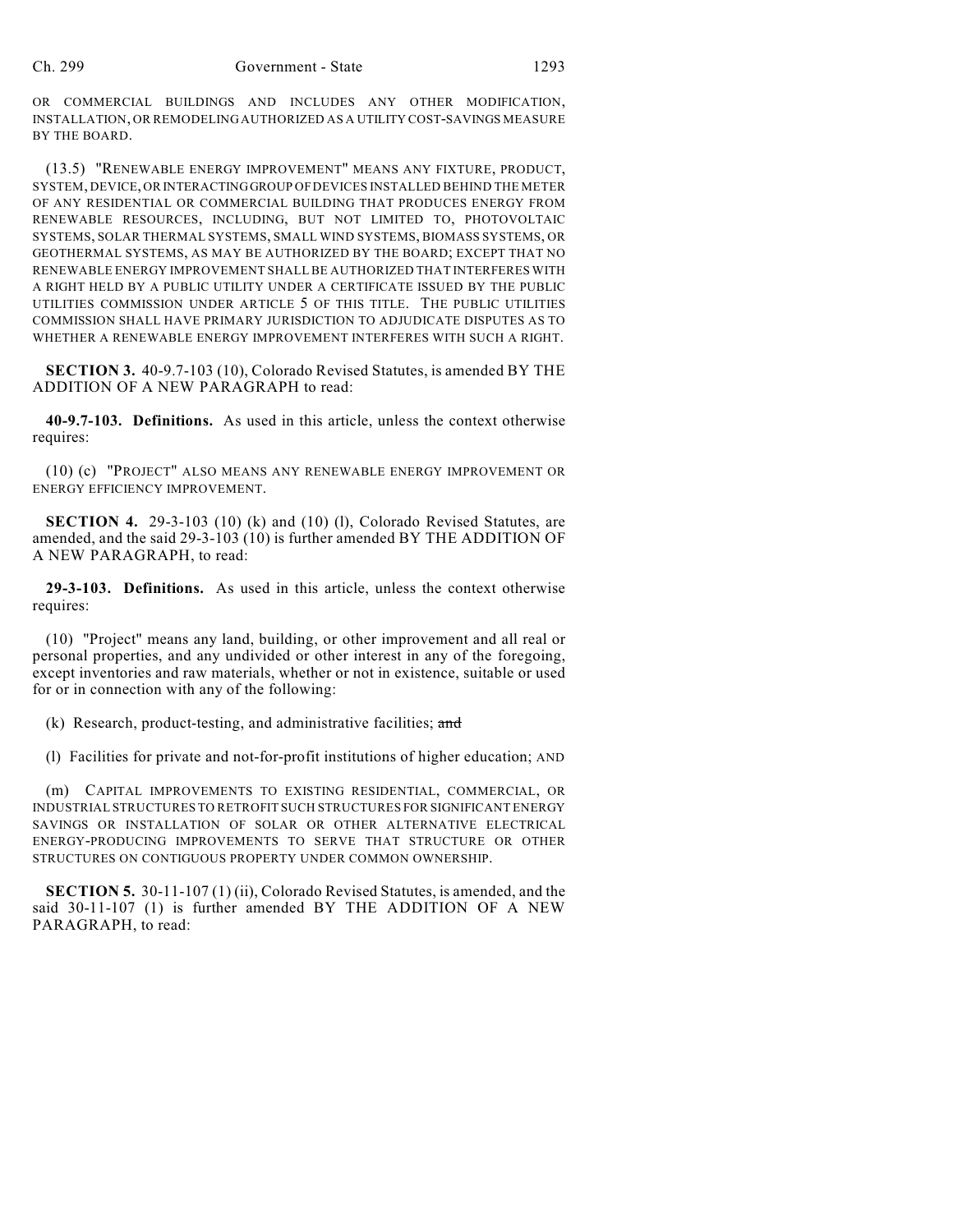**30-11-107. Powers of the board.** (1) The board of county commissioners of each county has power at any meeting:

(ii) To provide in the county budget for programs that support education and outreach on environmental sustainability AND FOR FINANCING CAPITAL IMPROVEMENTS FOR ENERGY EFFICIENCY RETROFITS AND THE INSTALLATION OF RENEWABLE ENERGY FIXTURES, AS DEFINED IN SECTION 30-11-107.3, FOR PRIVATE RESIDENCES AND COMMERCIAL PROPERTY within the county but THAT do not exempt the county from the requirements of any other statute;

(jj) TO ENCOURAGE HOMEOWNERS TO PARTICIPATE IN UTILITY DEMAND-SIDE MANAGEMENT PROGRAMS WHERE APPLICABLE.

**SECTION 6.** 30-11-107.3 (2) (b), Colorado Revised Statutes, is amended to read:

**30-11-107.3. Incentives for installation of renewable energy fixtures definitions.** (2) For purposes of this section, unless the context otherwise requires:

(b) "Renewable energy fixture" means any fixture, product, system, device, or interacting group of devices INSTALLED BEHIND THE METER OF ANY RESIDENTIAL OR COMMERCIAL BUILDING that produces electricity ENERGY from renewable resources, including, but not limited to, photovoltaic systems, solar thermal systems, small wind systems, biomass systems, or geothermal systems.

**SECTION 7.** The introductory portion to 40-9.7-108 (1), Colorado Revised Statutes, is amended to read:

**40-9.7-108. Colorado clean energy development authority fund - creation authorization of projects.** (1) The AUTHORITY SHALL CREATE A Colorado clean energy development authority fund is hereby created in the state treasury IN A FINANCIAL INSTITUTION WITHIN OR OUTSIDE THE STATE. The following moneys, together with any other moneys appropriated by the general assembly, shall be credited to the fund subject to agreements with the holders of bonds, financing agreements, contracts, agreements, or other obligations of the authority authorized by this article:

**SECTION 8.** Part 6 of article 20 of title 30, Colorado Revised Statutes, is amended BY THE ADDITION OF A NEW SECTION to read:

**30-20-601.5. Legislative declaration - inclusion of energy efficiency and renewable energy production projects in local improvement districts.** (1) THE GENERAL ASSEMBLY FINDS, DETERMINES, AND DECLARES THAT:

(a) THE PRODUCTION AND EFFICIENT USE OF ENERGY WILL CONTINUE TO PLAY A CENTRAL ROLE IN THE FUTURE OF THIS STATE AND THE NATION AS A WHOLE; AND

(b) THE DEVELOPMENT, PRODUCTION, AND EFFICIENT USE OF RENEWABLE ENERGY WILL ADVANCE THE SECURITY, ECONOMIC WELL-BEING, AND PUBLIC AND ENVIRONMENTAL HEALTH OF THIS STATE, AS WELL AS CONTRIBUTING TO THE ENERGY INDEPENDENCE OF OUR NATION.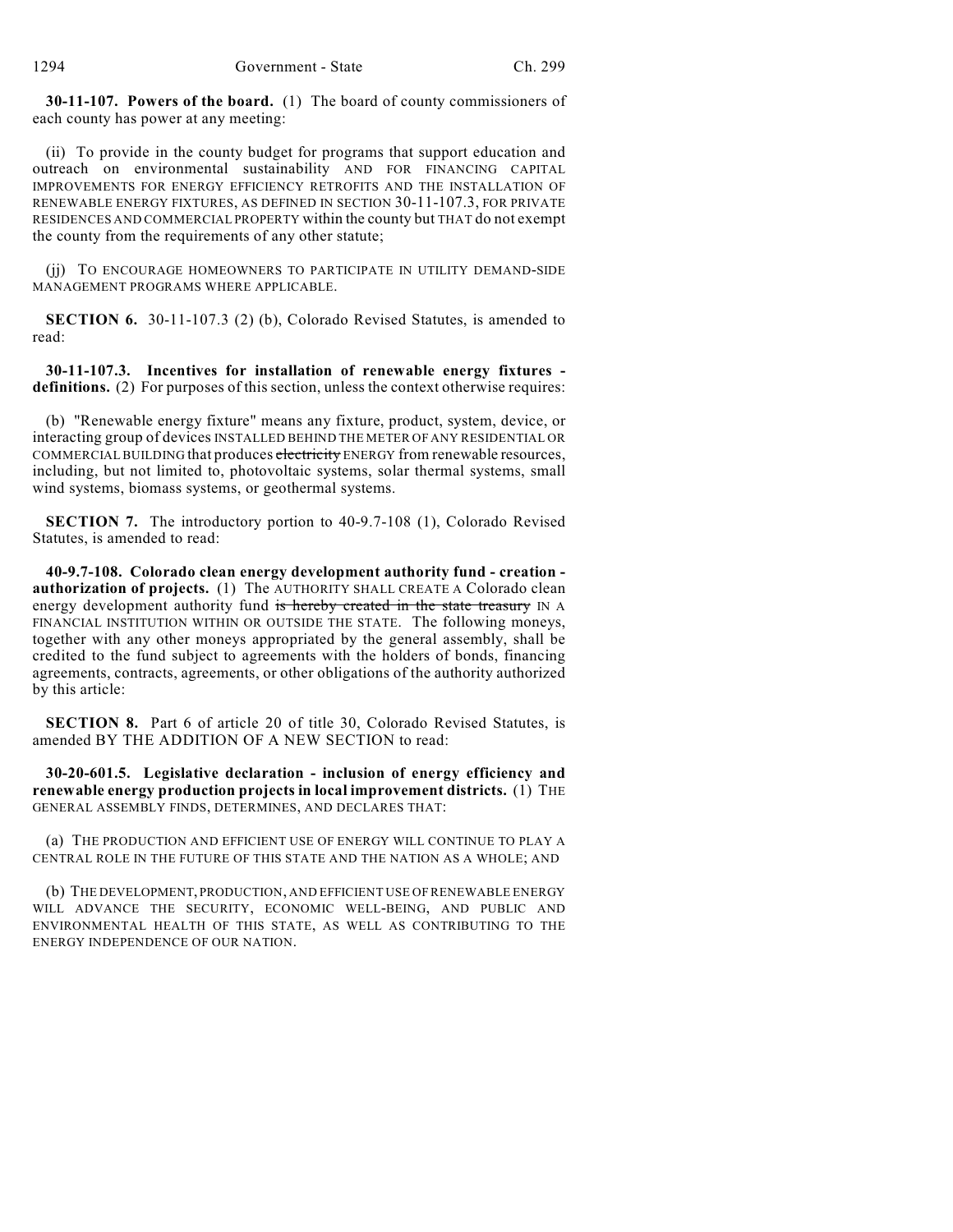### Ch. 299 Government - State 1295

(2) THE GENERAL ASSEMBLY FURTHER FINDS, DETERMINES, AND DECLARES THAT THE INCLUSION OF ENERGY EFFICIENCY AND RENEWABLE ENERGY PRODUCTION PROJECTS FOR RESIDENTIAL AND COMMERCIAL USE IN LOCAL IMPROVEMENT DISTRICTS, AND POWERS CONFERRED UNDER THIS PART 6, AS WELL AS THE EXPENDITURES OF PUBLIC MONEYS MADE PURSUANT TO THIS ARTICLE, WILL SERVE A VALID PUBLIC PURPOSE AND THAT THE ENACTMENT OF THIS PART 6 IS EXPRESSLY DECLARED TO BE IN THE PUBLIC INTEREST.

**SECTION 9.** 30-20-602, Colorado Revised Statutes, is amended BY THE ADDITION OF THE FOLLOWING NEW SUBSECTIONS to read:

**30-20-602. Definitions.** As used in this part 6, unless the context otherwise requires:

(2.8) "ENERGY EFFICIENCY IMPROVEMENT" MEANS AN INSTALLATION OR MODIFICATION THAT IS DESIGNED TO REDUCE ENERGY CONSUMPTION IN RESIDENTIAL OR COMMERCIAL BUILDINGS AND INCLUDES, BUT IS NOT LIMITED TO, THE FOLLOWING:

(a) INSULATION IN WALLS, ROOFS, FLOORS, AND FOUNDATIONS AND IN HEATING AND COOLING DISTRIBUTION SYSTEMS;

(b) STORM WINDOWS AND DOORS, MULTIGLAZED WINDOWS AND DOORS, HEAT-ABSORBING OR HEAT-REFLECTIVE GLAZED AND COATED WINDOW AND DOOR SYSTEMS, ADDITIONAL GLAZING, REDUCTIONS IN GLASS AREA, AND OTHER WINDOW AND DOOR SYSTEM MODIFICATIONS THAT REDUCE ENERGY CONSUMPTION;

## (c) AUTOMATIC ENERGY CONTROL SYSTEMS;

(d) HEATING, VENTILATING, OR AIR CONDITIONING AND DISTRIBUTION SYSTEM MODIFICATIONS OR REPLACEMENTS IN BUILDINGS OR CENTRAL PLANTS;

(e) CAULKING AND WEATHERSTRIPPING;

(f) REPLACEMENT OR MODIFICATION OF LIGHTING FIXTURES TO INCREASE THE ENERGY EFFICIENCY OF THE SYSTEM WITHOUT INCREASING THE OVERALL ILLUMINATION OF A RESIDENTIAL OR COMMERCIAL BUILDING UNLESS SUCH INCREASE IN ILLUMINATION IS NECESSARY TO CONFORM TO THE APPLICABLE BUILDING CODE FOR THE PROPOSED LIGHTING SYSTEM;

(g) ENERGY RECOVERY SYSTEMS;

(h) DAYLIGHTING SYSTEMS; AND

(i) ANY OTHER MODIFICATION, INSTALLATION, OR REMODELING APPROVED AS A UTILITY COST-SAVINGS MEASURE BY THE BOARD.

(4.7) "RENEWABLE ENERGY IMPROVEMENT" MEANS A FIXTURE, PRODUCT, SYSTEM, DEVICE, OR INTERACTING GROUP OF DEVICES INSTALLED BEHIND THE METER OF ANY RESIDENTIAL AND COMMERCIAL BUILDING THAT PRODUCES ENERGY FROM RENEWABLE RESOURCES, INCLUDING, BUT NOT LIMITED TO, PHOTOVOLTAIC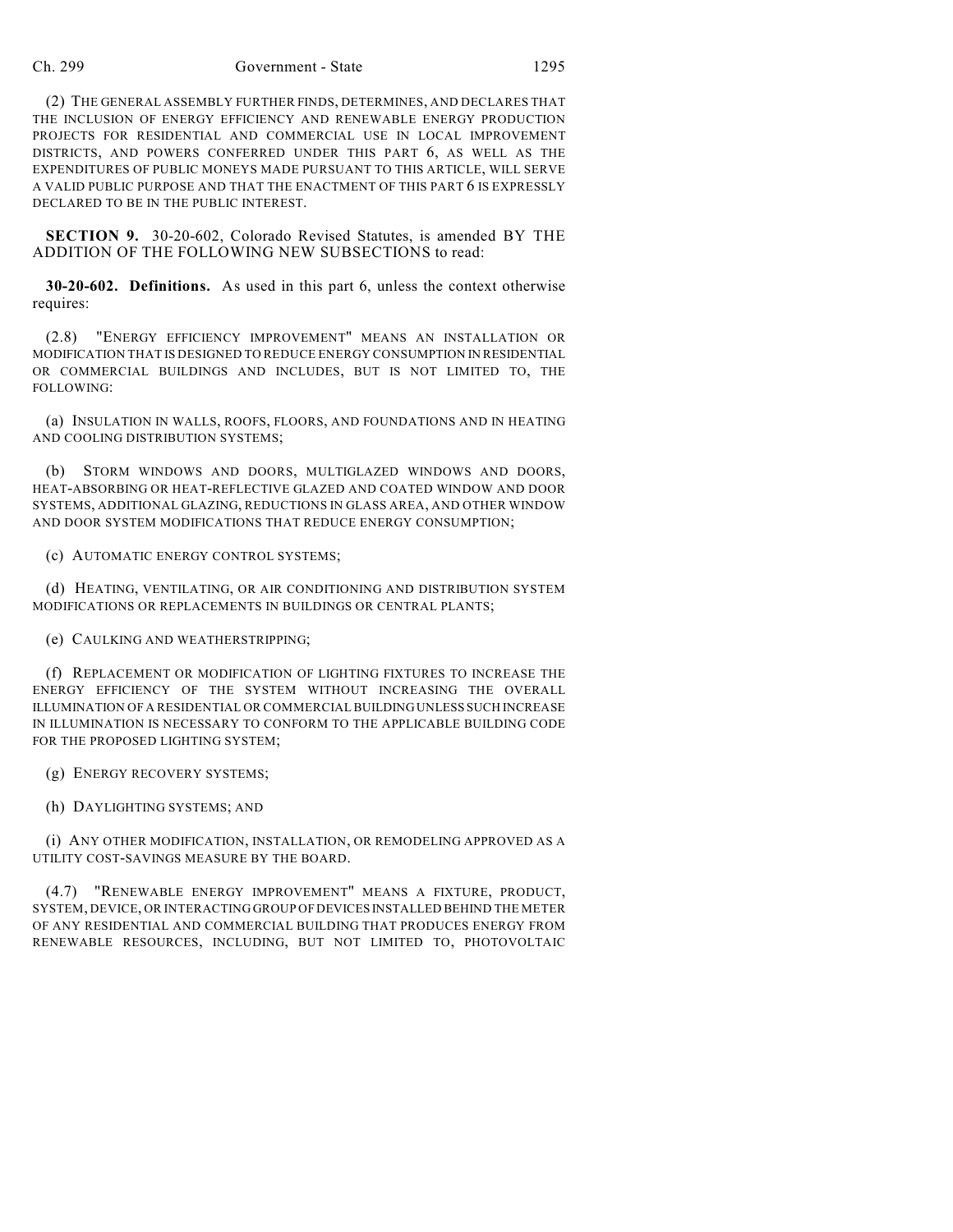SYSTEMS, SOLAR THERMAL SYSTEMS, SMALL WIND SYSTEMS, BIOMASS SYSTEMS, OR GEOTHERMAL SYSTEMS, AS MAY BE INCLUDED IN THE APPROVAL OF THE DISTRICT BY THE BOARD; EXCEPT THAT NO RENEWABLE ENERGY IMPROVEMENT SHALL BE AUTHORIZED THAT INTERFERES WITH A RIGHT HELD BY A PUBLIC UTILITY UNDER A CERTIFICATE ISSUED BY THE PUBLIC UTILITIES COMMISSION UNDER ARTICLE 5 OF TITLE 40, C.R.S. THE PUBLIC UTILITIES COMMISSION SHALL HAVE PRIMARY JURISDICTION TO ADJUDICATE DISPUTES AS TO WHETHER A RENEWABLE ENERGY IMPROVEMENT INTERFERES WITH SUCH A RIGHT.

**SECTION 10.** 30-20-603 (1), Colorado Revised Statutes, is amended BY THE ADDITION OF A NEW PARAGRAPH to read:

**30-20-603. Improvements authorized - how instituted - conditions.** (1) (e) THE IMPROVEMENTS AUTHORIZED BY THIS PART 6 MAY INCLUDE, WHERE SPECIFIED OR GENERALLY PROVIDED FOR IN THE RESOLUTION OF THE BOARD APPROVING THE DISTRICT, ANY RENEWABLE ENERGY IMPROVEMENT OR ENERGY EFFICIENCY IMPROVEMENT TO ANY RESIDENTIAL OR COMMERCIAL PROPERTY WITHIN THE DISTRICT.

**SECTION 11.** 30-20-603, Colorado Revised Statutes, is amended BY THE ADDITION OF A NEW SUBSECTION to read:

**30-20-603. Improvements authorized - how instituted - conditions.** (11.5) ANY OTHER PROVISION OF THIS PART 6 NOTWITHSTANDING, THE BOARD MAY INITIATE AN IMPROVEMENT DISTRICT FOR THE PURPOSE OF ENCOURAGING, ACCOMMODATING, AND FINANCING IMPROVEMENTS OF A CHARACTER AUTHORIZED BY PARAGRAPH (e) OF SUBSECTION (1) OF THIS SECTION. ANY SUCH DISTRICT SHALL INCLUDE ONLY PROPERTY FOR WHICH THE OWNER HAS EXECUTED A CONTRACT OR AGREEMENT CONSENTING TO THE INCLUSION OF SUCH PROPERTY WITHIN THE DISTRICT, AND SUCH CONSENT MAY OCCUR SUBSEQUENT TO THE ADOPTION OF THE RESOLUTION OF THE BOARD FORMING THE DISTRICT. THE INCLUSION OF SUCH PROPERTY WITHIN THE DISTRICT SUBSEQUENT TO THE ADOPTION OF THE RESOLUTION OF THE BOARD FORMING THE DISTRICT MAY BE MADE BY THE ADOPTION OF A SUPPLEMENTAL OR AMENDING RESOLUTION OF THE BOARD. FOR DISTRICTS FORMED FOR THE PURPOSE OF ENCOURAGING, ACCOMMODATING, AND FINANCING RENEWABLE ENERGY IMPROVEMENTS OR ENERGY EFFICIENCY IMPROVEMENTS, THE PROVISIONS OF SUBSECTIONS (4) AND (5) OF THIS SECTION CONCERNING COMPETITIVE BIDDING AND PRELIMINARY PLANS AND SPECIFICATIONS, OF SECTION 30-20-601 CONCERNING CONSTRUCTION UNDER THE DIRECTION OF COUNTY OFFICERS, OF SECTION 30-20-622 CONCERNING CONTRACTS FOR CONSTRUCTION, AND OF SECTION 30-20-623 CONCERNING CONTRACT PROVISIONS SHALL NOT APPLY. FOR SUCH DISTRICTS, THE OWNER OF PROPERTY WITHIN A DISTRICT MAY ARRANGE IMPROVEMENTS THAT QUALIFY PURSUANT TO THE RESOLUTION OF THE BOARD AUTHORIZING IMPROVEMENTS FOR THE DISTRICT AND MAY OBTAIN FINANCING FOR SAID IMPROVEMENTS FROM THE DISTRICT THROUGH THE PROCESS SET FORTH IN THE RESOLUTION FORMING THE DISTRICT.

**SECTION 12.** 30-20-604, Colorado Revised Statutes, is amended BY THE ADDITION OF A NEW SUBSECTION to read:

**30-20-604. Cost assessed in accordance with benefits.** (4) ANY DISTRICT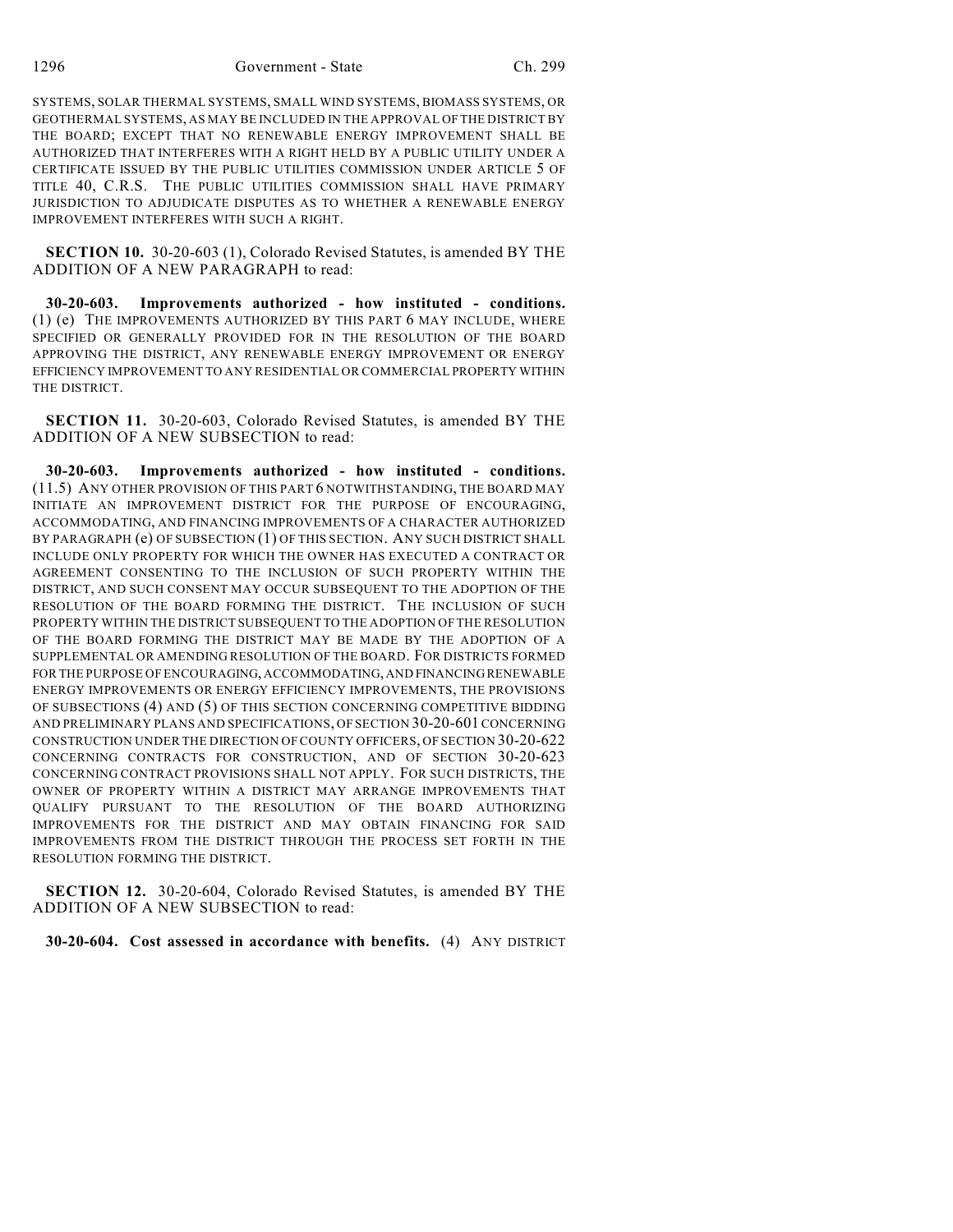FORMED FOR THE PURPOSE OF ENCOURAGING, ACCOMMODATING, AND FINANCING IMPROVEMENTS AS AUTHORIZED IN SECTION 30-20-603 (11.5) SHALL ASSESS THE COSTS OF THE IMPROVEMENTS TO EACH PROPERTY WHOSE OWNER HAS ENTERED INTO A CONTRACT OR AGREEMENT FOR THE IMPROVEMENTS. THE CONTRACTS AND AGREEMENTS ENTERED INTO WITH THE OWNER OF PROPERTY, AS AUTHORIZED BY THE BOARD, SHALL BE CONCLUSIVE REGARDING THE SPECIAL BENEFIT TO THE PROPERTY AND THE AMOUNT THAT MAY BE ASSESSED AGAINST THE PROPERTY.

**SECTION 13.** 30-20-606, Colorado Revised Statutes, is amended BY THE ADDITION OF A NEW SUBSECTION to read:

**30-20-606. Determination of special benefits - factors considered.** (2) AS USED IN CONNECTION WITH ANY DISTRICT FORMED FOR THE PURPOSE OF ENCOURAGING, ACCOMMODATING, AND FINANCING IMPROVEMENTS AS AUTHORIZED IN SECTION 30-20-603 (11.5), THE TERM "BENEFIT" SHALL INCLUDE, BUT NOT BE LIMITED TO, ANY ACKNOWLEDGED VALUE SET FORTH IN THE CONTRACTS AND AGREEMENTS ENTERED INTO BY THE OWNER OF THE ASSESSED PROPERTY.

**SECTION 14.** 30-20-608, Colorado Revised Statutes, is amended BY THE ADDITION OF A NEW SUBSECTION to read:

**30-20-608. Notice of apportionment.** (2) ANY DISTRICT FORMED FOR THE PURPOSE OF ENCOURAGING, ACCOMMODATING, AND FINANCING IMPROVEMENTS AS AUTHORIZED IN SECTION 30-20-603 (11.5) SHALL NOT BE REQUIRED TO PROVIDE A NOTICE OF APPORTIONMENT BY PUBLICATION; RATHER, SUCH NOTICE, IF ANY, MAY BE PROVIDED IN THE TIME AND MANNER SET FORTH IN THE CONTRACT OR AGREEMENT ENTERED INTO FOR EACH PROPERTY INCLUDED IN THE DISTRICT.

**SECTION 15.** 30-20-610, Colorado Revised Statutes, is amended BY THE ADDITION OF THE FOLLOWING NEW SUBSECTIONS to read:

**30-20-610. Assessment constitutes a lien - filing with county clerk and recorder - corrections.** (4) TO PROVIDE FOR UNANTICIPATED INCREASES IN THE COSTS OF IMPROVEMENTS, THE AMOUNT OF ANY ASSESSMENT IMPOSED BEFORE THE COMPLETION OF THE RELATED IMPROVEMENTS MAY BE INCREASED TO A TOTAL AMOUNT NOT IN EXCESS OF THE SPECIAL BENEFIT CONFERRED UPON THE AFFECTED PROPERTY IF, NOT MORE THAN NINETY DAYS FOLLOWING THE COMPLETION OF SUCH IMPROVEMENTS, THE BOARD GIVES NOTICE OF ITS INTENT TO CONSIDER THE AMENDMENT OF SUCH ASSESSMENT, STATING THE TIME AND PLACE THAT A PUBLIC HEARING SHALL BE HELD THEREON, AND HOLDS SUCH PUBLIC HEARING, IN THE SAME MANNER AS PROVIDED FOR HEARINGS HELD PURSUANT TO SECTIONS 30-20-608 AND 30-20-609. AT THE CONCLUSION OF SUCH PUBLIC HEARING, THE BOARD MAY DETERMINE WHETHER TO AMEND ONE OR MORE ASSESSMENTS WITHIN A DISTRICT. ANY SUCH AMENDMENT SHALL TAKE EFFECT AS OF THE DATE OF THE ORIGINAL ASSESSMENT.

(5) IF, AS THE RESULT OF ANY SUBDIVISION, RESUBDIVISION, VACATION OF RIGHT-OF-WAY, OR OTHER ACTION TAKEN SUBSEQUENT TO THE ADOPTION OF THE ASSESSMENT RESOLUTION, ANY NEW LOT OR PARCEL IS CREATED WITHIN A DISTRICT, THE BOARD MAY, WITHOUT A PUBLIC HEARING AND WITH THE CONSENT OF THE OWNER OF THE NEW LOT OR PARCEL, MODIFY THE ASSESSMENT RESOLUTION TO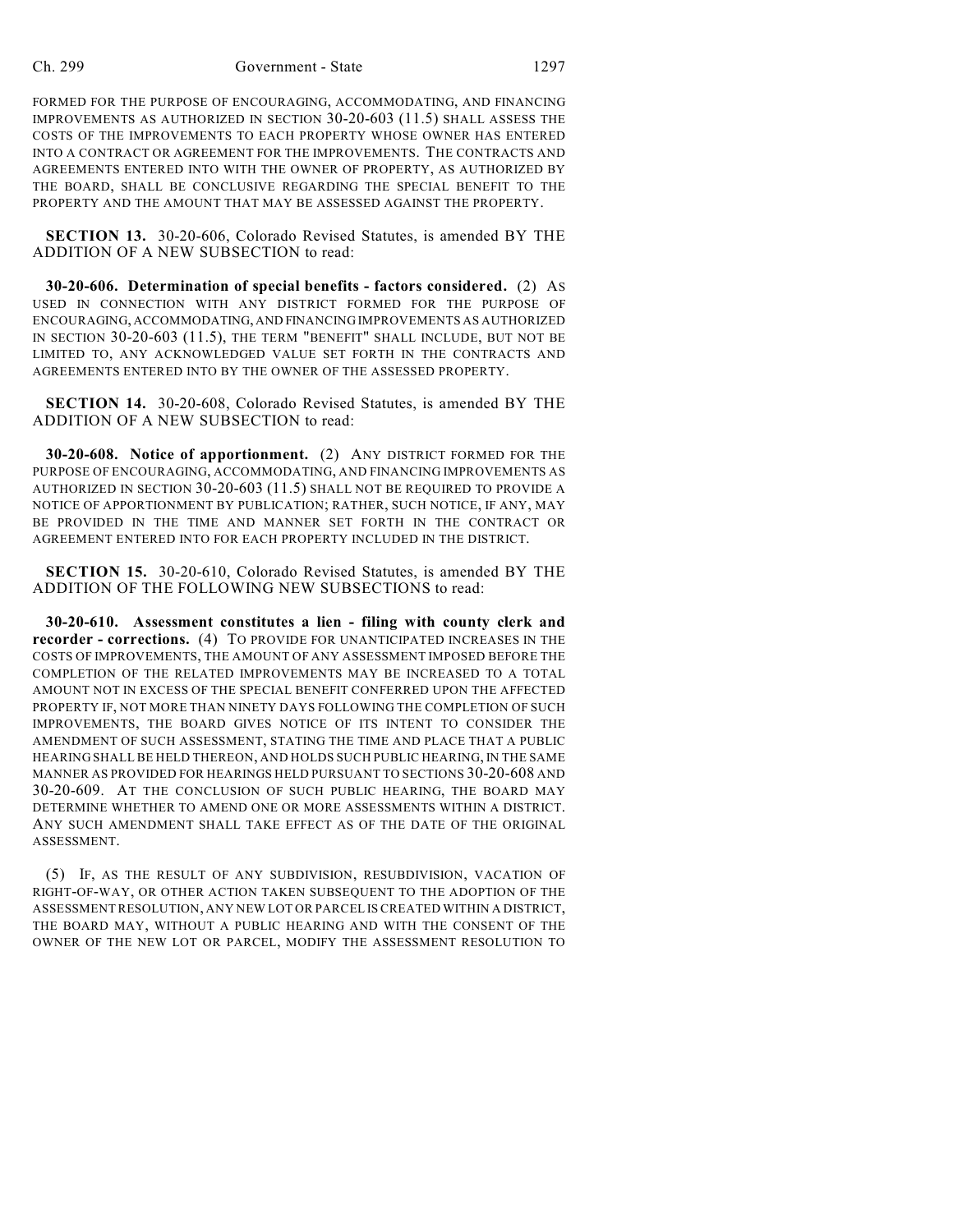REAPPORTION ALL OR ANY PART OF THE TOTAL AMOUNT ASSESSED IN THE DISTRICT TO SUCH NEW LOT OR PARCEL.

**SECTION 16.** 30-20-612, Colorado Revised Statutes, is amended to read:

**30-20-612. When assessments payable - installments.** All special assessments for local improvements shall be due and payable within thirty days after the effective date of the assessing resolution without demand, but all such assessments may be paid, at the election of the owner, in installments with interest as provided in section 30-20-614. ALL SPECIAL ASSESSMENTS FOR LOCAL IMPROVEMENTS AUTHORIZED IN SECTION 30-20-603 (11.5) MAY BE DUE AND PAYABLE AT SUCH ALTERNATE TIME OR TIMES AS SET FORTH IN THE ASSESSING RESOLUTION.

**SECTION 17.** 30-20-613, Colorado Revised Statutes, is amended to read:

**30-20-613. Effect of payment in installments.** Failure to pay the whole assessment within said period of thirty days shall be conclusively considered and held to be an election on the part of all persons interested, whether under disability or otherwise, to pay in such installments. All persons so electing to pay in installments shall be conclusively held and considered as consenting to said improvements. Such election shall be conclusively held and considered as a waiver of any right to question the power or jurisdiction of the county to construct the improvements, the quality of the work, the regularity or sufficiency of the proceedings, the validity or the correctness of the assessments, or the validity of the lien thereof; EXCEPT THAT, WITH RESPECT TO LOCAL IMPROVEMENTS AUTHORIZED IN SECTION 30-20-603 (11.5), THE OWNER FOR EACH PROPERTY INCLUDED IN THE DISTRICT SHALL RETAIN ALL RIGHTS OTHERWISE EXISTING BY CONTRACT OR BY LAW AGAINST PARTIES OTHER THAN THE COUNTY WITH RESPECT TO THE FINANCED ENERGY EFFICIENCY IMPROVEMENT OR RENEWABLE ENERGY IMPROVEMENT.

**SECTION 18.** 30-20-614, Colorado Revised Statutes, is amended to read:

**30-20-614. How installments paid - interest.** In case of such election to pay in installments, the assessments shall be payable in two or more installments of principal, the first of which installments shall be payable as prescribed by the board in not more than five years and the last in not more than twenty years, with interest in all cases on the unpaid principal. The number and amounts of payment of installments, the period of payment, and the rate and times of payment of interest shall be determined by the board and set forth in the assessing resolution. The times of payment of installments shall be the same as the times of payment for installments of property taxes as specified in section  $39-10-104.5$  (2), C.R.S.; EXCEPT THAT ALL SPECIAL ASSESSMENTS FOR LOCAL IMPROVEMENTS AUTHORIZED IN SECTION 30-20-603 (11.5) MAY BE PAYABLE AT SUCH ALTERNATE TIMES AS PROVIDED BY THE BOARD IN THE ASSESSING RESOLUTION AND THE BOARD MAY ENTER INTO AGREEMENTS WITH THIRD PARTIES TO ASSIST THE TREASURER WITH THE ADMINISTRATION AND COLLECTION OF SUCH INSTALLMENTS.

**SECTION 19.** 30-20-619 (1) and (2), Colorado Revised Statutes, are amended, and the said 30-20-619 is further amended BY THE ADDITION OF A NEW SUBSECTION, to read: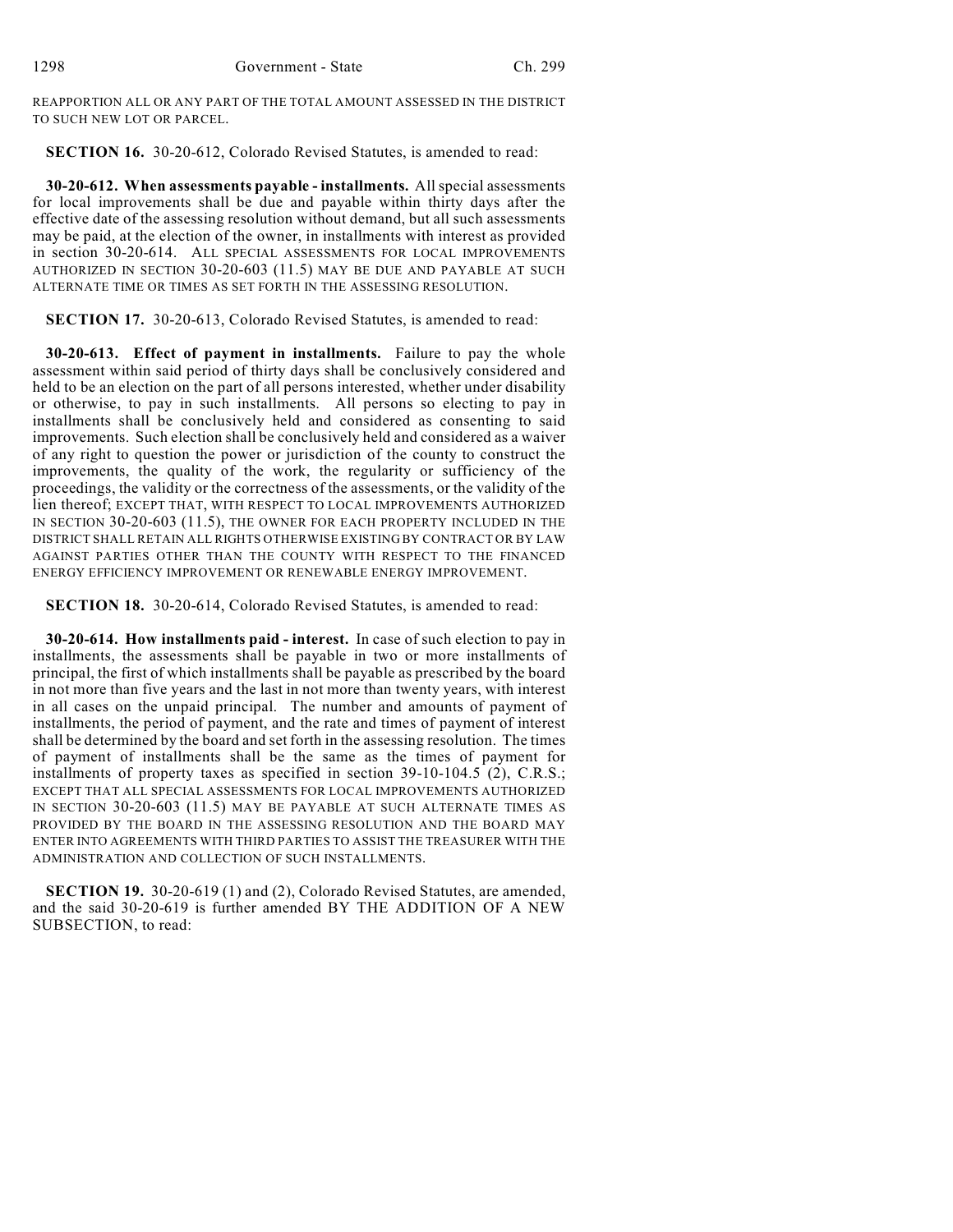**30-20-619. Issuing bonds - property specially benefited.** (1) For the purpose of paying all or such portion of the cost of any improvement constructed or acquired under the provisions of this part 6 as may be assessed against the property specially benefited and not paid by the sales tax authorized by section 30-20-604.5 or by the county, special assessment bonds of the county may be issued, of such date, in such form, and on such terms, including, without limitation, provisions for their sale, payment, and redemption, as may be prescribed by the board, bearing the name of the street or district improved and payable in a sufficient period of years after SUCH date to cover the period of payment provided, and in convenient denominations. All such bonds shall be issued upon estimates approved by the board, and the county treasurer shall preserve a record of the same in a suitable book kept for that purpose. All such bonds shall be subscribed by the chairman CHAIR of the board, countersigned by the county treasurer, with the county seal thereto affixed, and attested by the county clerk and recorder. Such bonds shall be payable out of the moneys collected on account of the assessments made for said improvements, FROM RESERVE ACCOUNTS, IF ANY, ESTABLISHED TO SECURE THE PAYMENT OF SUCH BONDS, AND FROM ANY OTHER LEGALLY AVAILABLE MONEYS. All moneys collected from such assessments for any improvement shall be applied to the payment of the bonds issued, until payment in full is made of all the bonds, both principal and interest, OR TO FUND OR REPLENISH RESERVE ACCOUNTS, IF ANY, ESTABLISHED TO SECURE THE PAYMENT OF SUCH BONDS. The bonds may be sold, under such terms and conditions as are established by the board, in such amounts as will be sufficient to pay for the cost of the improvements.

(2) Whenever three-fourths of the bonds issued pursuant to subsection (1) of this section for an improvement constructed under the provisions of this part 6 have been paid and cancelled and for any reason the ANY remaining assessments are not paid in time to pay the remaining bonds for the district and the interest due thereon, the county shall MAY pay, if so provided in the resolution authorizing issuance of the bonds FROM LEGALLY AVAILABLE MONEYS, the bonds when due and the interest due thereon and shall MAY reimburse itself by collecting the unpaid assessments due the district.

(8) NOTWITHSTANDING ANY OTHER PROVISION OF THIS PART 6, ANY DISTRICT FORMED FOR THE PURPOSE OF ENCOURAGING, ACCOMMODATING, AND FINANCING IMPROVEMENTS AS AUTHORIZED IN SECTION 30-20-603 (11.5) MAY BE AUTHORIZED TO ISSUE ONE OR MORE SERIES OF BONDS, AND BONDS OF ANY SUCH DISTRICT MAY BE PAYABLE FROM THE ASSESSMENTS LEVIED PURSUANT TO ONE OR MORE ASSESSMENT RESOLUTIONS.

**SECTION 20.** 31-15-711 (1), Colorado Revised Statutes, is amended BY THE ADDITION OF THE FOLLOWING NEW PARAGRAPHS to read:

**31-15-711. Other public improvements.** (1) The governing body of each municipality has the power:

(j) TO PROVIDE IN THE MUNICIPAL BUDGET FOR PROGRAMS THAT SUPPORT EDUCATION AND OUTREACH ON ENVIRONMENTAL SUSTAINABILITY AND FOR FINANCING CAPITAL IMPROVEMENTS FOR ENERGY EFFICIENCY RETROFITS AND THE INSTALLATION OF RENEWABLE ENERGY FIXTURES, AS DEFINED IN SECTION 30-11-107.3, FOR PRIVATE RESIDENCES AND COMMERCIAL PROPERTY WITHIN THE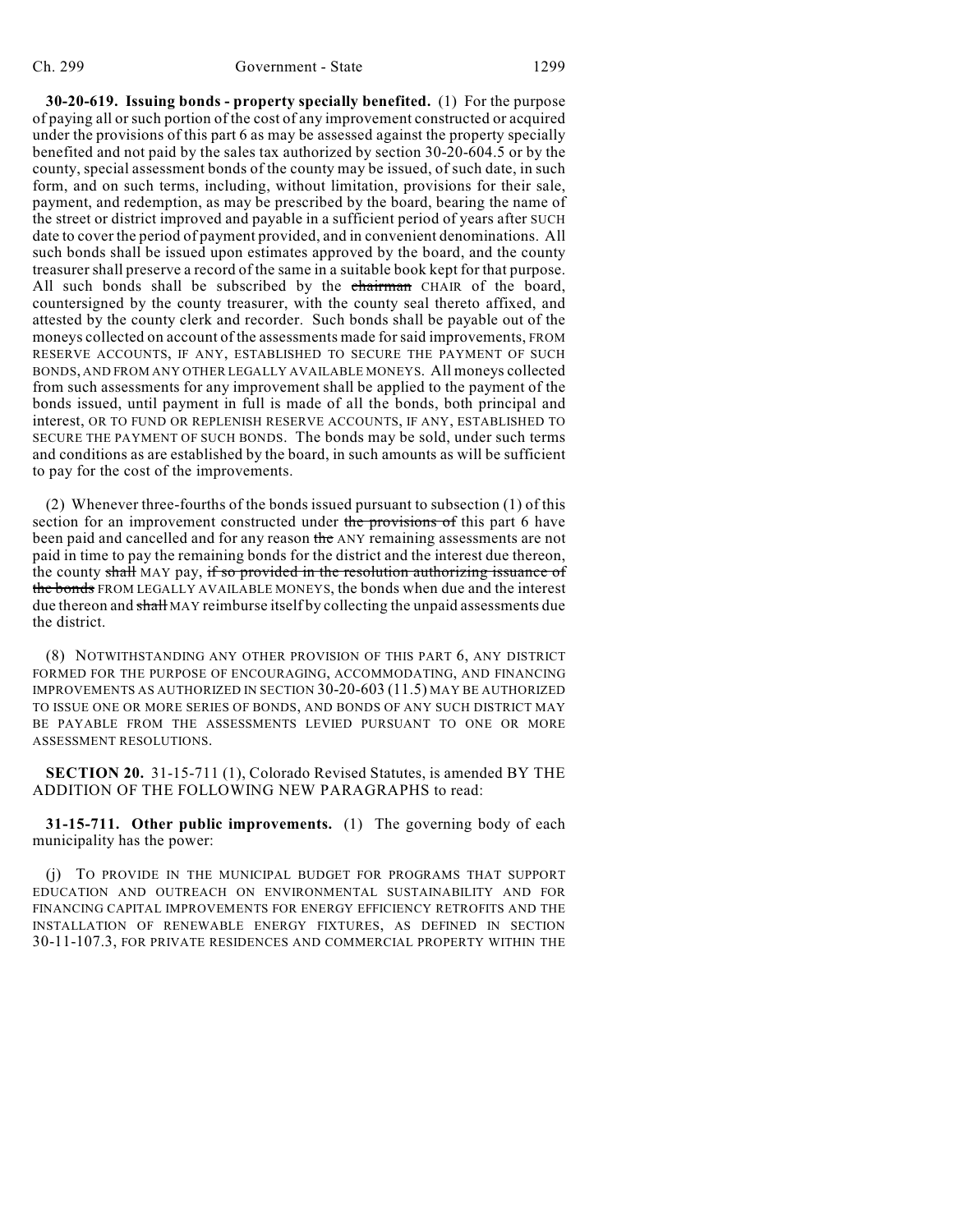MUNICIPALITY BUT THAT DO NOT EXEMPT THE MUNICIPALITY FROM THE REQUIREMENTS OF ANY OTHER STATUTE;

(k) TO ENCOURAGE HOMEOWNERS TO PARTICIPATE IN UTILITY DEMAND-SIDE MANAGEMENT PROGRAMS WHERE APPLICABLE.

**SECTION 21.** Part 5 of article 25 of title 31, Colorado Revised Statutes, is amended BY THE ADDITION OF A NEW SECTION to read:

**31-25-500.2. Legislative declaration - energy efficiency and renewable energy production projects.** (1) THE GENERAL ASSEMBLY FINDS, DETERMINES, AND DECLARES THAT:

(a) THE PRODUCTION AND EFFICIENT USE OF ENERGY WILL CONTINUE TO PLAY A CENTRAL ROLE IN THE FUTURE OF THIS STATE AND THE NATION AS A WHOLE; AND

(b) THE DEVELOPMENT, PRODUCTION, AND EFFICIENT USE OF RENEWABLE ENERGY WILL ADVANCE THE SECURITY, ECONOMIC WELL-BEING, AND PUBLIC AND ENVIRONMENTAL HEALTH OF THIS STATE, AS WELL AS CONTRIBUTING TO THE ENERGY INDEPENDENCE OF OUR NATION.

(2) THE GENERAL ASSEMBLY FURTHER FINDS, DETERMINES, AND DECLARES THAT THE INCLUSION OF ENERGY EFFICIENCY AND RENEWABLE ENERGY PRODUCTION PROJECTS FOR RESIDENTIAL AND COMMERCIAL USE IN SPECIAL IMPROVEMENT DISTRICTS, AND POWERS CONFERRED UNDER THIS PART 5, AS WELL AS THE EXPENDITURES OF PUBLIC MONEYS MADE PURSUANT TO THIS PART 5, WILL SERVE A VALID PUBLIC PURPOSE AND THAT THE ENACTMENT OF THIS PART 5 IS EXPRESSLY DECLARED TO BE IN THE PUBLIC INTEREST.

**SECTION 22.** 31-25-501, Colorado Revised Statutes, is amended BY THE ADDITION OF THE FOLLOWING NEW SUBSECTIONS to read:

**31-25-501. Definitions.** As used in this part 5, unless the context otherwise requires:

(1.9) "ENERGY EFFICIENCY IMPROVEMENT" MEANS AN INSTALLATION OR MODIFICATION THAT IS DESIGNED TO REDUCE ENERGY CONSUMPTION IN RESIDENTIAL OR COMMERCIAL BUILDINGS AND INCLUDES, BUT IS NOT LIMITED TO, THE FOLLOWING:

(a) INSULATION IN WALLS, ROOFS, FLOORS, AND FOUNDATIONS AND IN HEATING AND COOLING DISTRIBUTION SYSTEMS;

(b) STORM WINDOWS AND DOORS, MULTIGLAZED WINDOWS AND DOORS, HEAT-ABSORBING OR HEAT-REFLECTIVE GLAZED AND COATED WINDOW AND DOOR SYSTEMS, ADDITIONAL GLAZING, REDUCTIONS IN GLASS AREA, AND OTHER WINDOW AND DOOR SYSTEM MODIFICATIONS THAT REDUCE ENERGY CONSUMPTION;

(c) AUTOMATIC ENERGY CONTROL SYSTEMS;

(d) HEATING, VENTILATING, OR AIR CONDITIONING AND DISTRIBUTION SYSTEM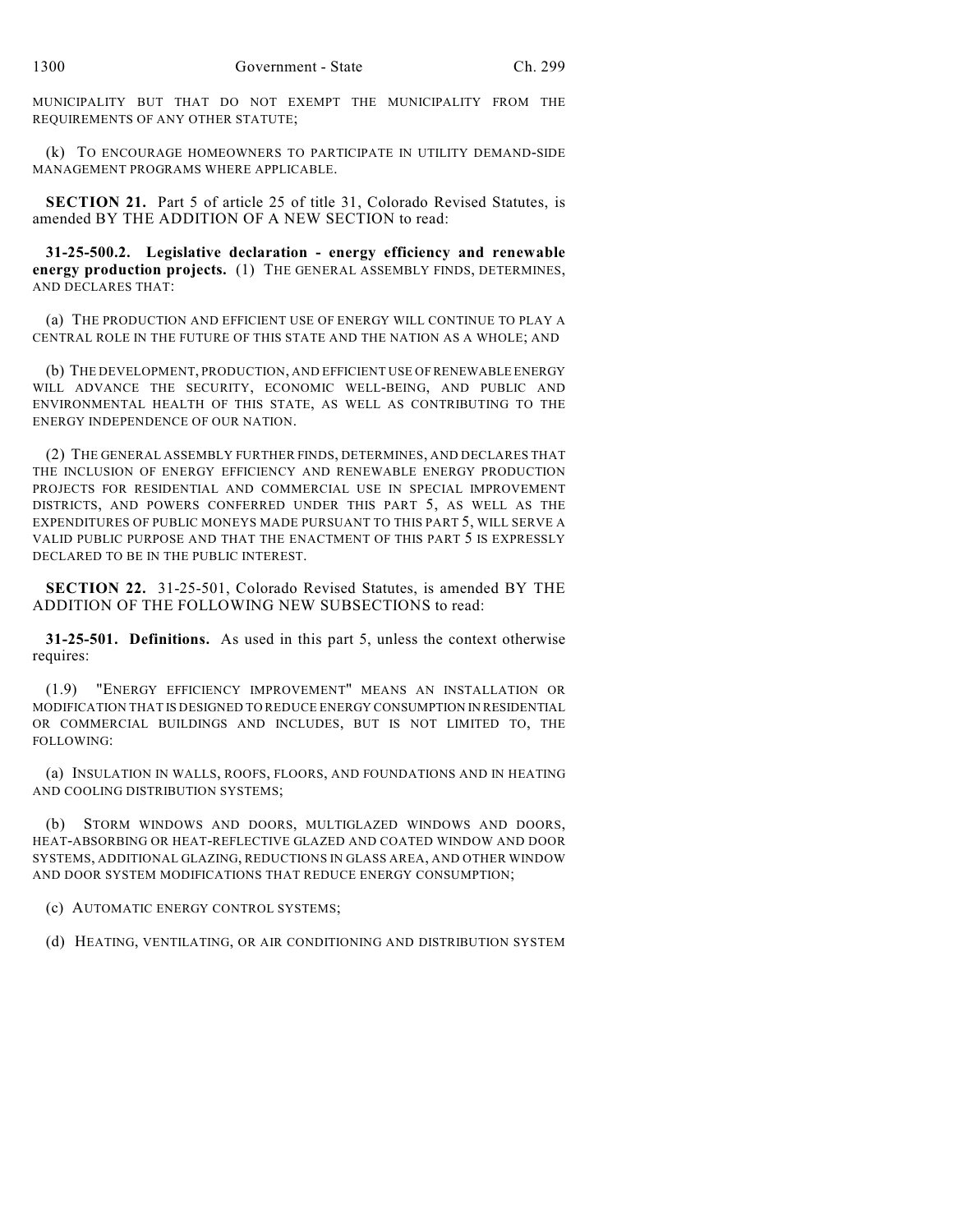MODIFICATIONS OR REPLACEMENTS IN BUILDINGS OR CENTRAL PLANTS;

## (e) CAULKING AND WEATHERSTRIPPING;

(f) REPLACEMENT OR MODIFICATION OF LIGHTING FIXTURES TO INCREASE THE ENERGY EFFICIENCY OF THE SYSTEM WITHOUT INCREASING THE OVERALL ILLUMINATION OF A RESIDENTIAL OR COMMERCIAL BUILDING UNLESS SUCH INCREASE IN ILLUMINATION IS NECESSARY TO CONFORM TO THE APPLICABLE BUILDING CODE FOR THE PROPOSED LIGHTING SYSTEM;

(g) ENERGY RECOVERY SYSTEMS;

(h) DAYLIGHTING SYSTEMS; AND

(i) ANY OTHER MODIFICATION, INSTALLATION, OR REMODELING APPROVED AS A UTILITY COST-SAVINGS MEASURE BY THE GOVERNING BODY; EXCEPT THAT NO RENEWABLE ENERGY IMPROVEMENT SHALL BE AUTHORIZED THAT INTERFERES WITH A RIGHT HELD BY A PUBLIC UTILITY UNDER A CERTIFICATE ISSUED BY THE PUBLIC UTILITIES COMMISSION UNDER ARTICLE 5 OF TITLE 40, C.R.S. THE PUBLIC UTILITIES COMMISSION SHALL HAVE PRIMARY JURISDICTION TO ADJUDICATE DISPUTES AS TO WHETHER A RENEWABLE ENERGY IMPROVEMENT INTERFERES WITH SUCH A RIGHT.

(4) "RENEWABLE ENERGY IMPROVEMENT" MEANS A FIXTURE, PRODUCT, SYSTEM, DEVICE, OR INTERACTING GROUP OF DEVICES INSTALLED BEHIND THE METER OF ANY RESIDENTIAL OR COMMERCIAL BUILDING THAT PRODUCES ENERGY FROM RENEWABLE RESOURCES, INCLUDING, BUT NOT LIMITED TO, PHOTOVOLTAIC SYSTEMS, SOLAR THERMAL SYSTEMS, SMALL WIND SYSTEMS, BIOMASS SYSTEMS, OR GEOTHERMAL SYSTEMS, AS MAY BE AUTHORIZED BY THE GOVERNING BODY.

**SECTION 23.** 31-25-502, Colorado Revised Statutes, is amended to read:

**31-25-502. Powers to make local improvements.** (1) A district may be formed in accordance with the requirements of this part 5 for the purpose of constructing, installing, or acquiring any public improvement so long as the municipality that forms the district is authorized to provide such improvement under the municipality's home rule charter or ordinance passed pursuant to such charter, if any, or the laws of this state. Public improvements shall not include any facility identified in section 30-20-101 (8) or (9), C.R.S.

(2) THE IMPROVEMENTS AUTHORIZED BY THIS PART 5 MAY INCLUDE, WHERE SO SPECIFIED OR GENERALLY PROVIDED FOR IN THE ORDINANCE OF THE GOVERNING BODY FORMING THE DISTRICT, ANY RENEWABLE ENERGY IMPROVEMENT OR ENERGY EFFICIENCY IMPROVEMENT TO ANY RESIDENTIAL OR COMMERCIAL PROPERTY WITHIN THE DISTRICT.

(3) It is lawful for any municipality to construct any of the local improvements mentioned in this part 5 and to assess the cost thereof, wholly or in part, upon the property especially benefited by such improvements. The improvements shall be authorized by ordinance duly adopted and shall be constructed under the direction of the municipal engineer or other officer having similar duties or under the direction of the governing body in accordance with plans and specifications adopted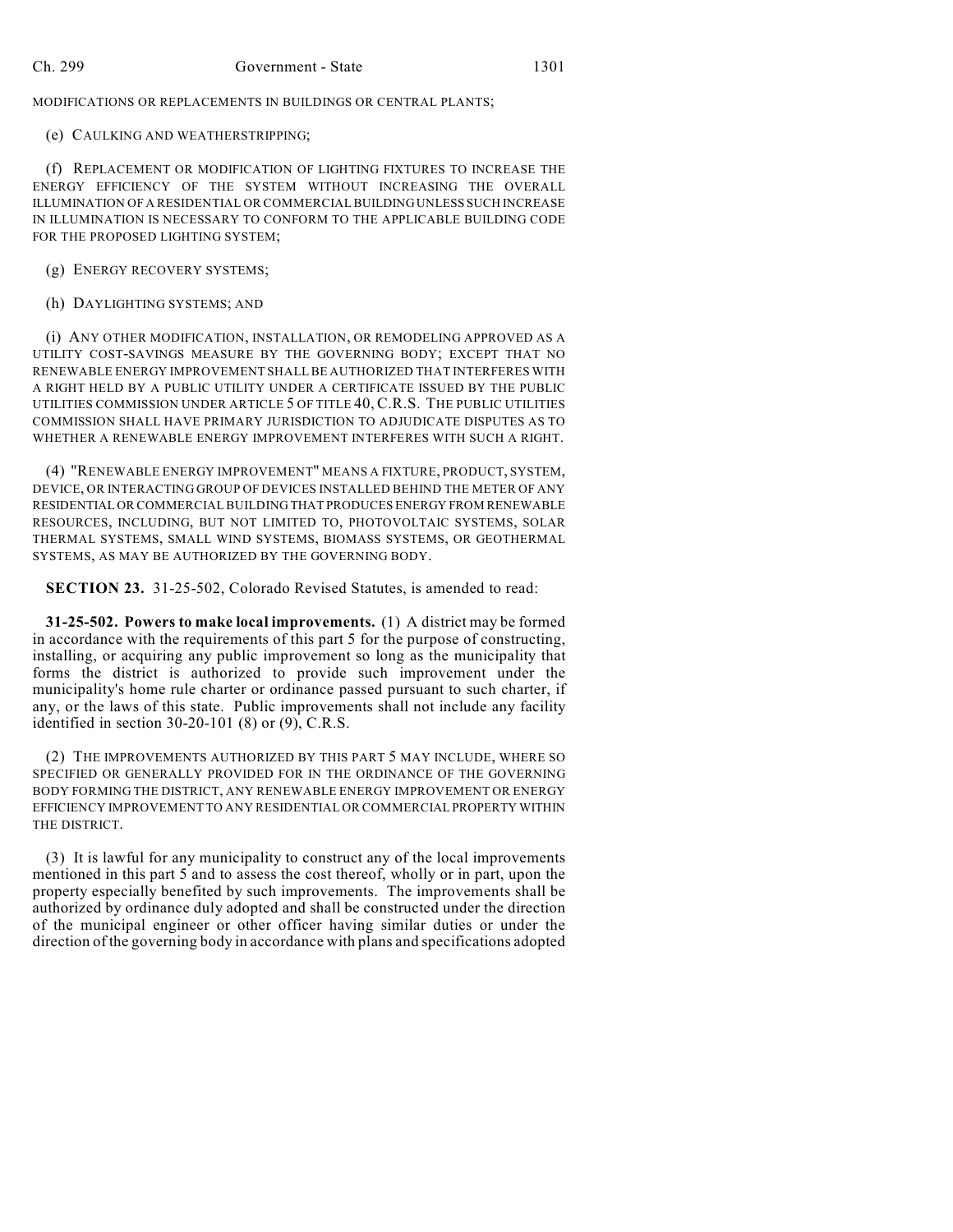1302 Government - State Ch. 299

by the governing body; EXCEPT THAT FOR DISTRICTS FORMED FOR THE PURPOSE OF ENCOURAGING, ACCOMMODATING, AND FINANCING RENEWABLE ENERGY IMPROVEMENTS OR ENERGY EFFICIENCY IMPROVEMENTS, THE OWNER OF PROPERTY WITHIN A DISTRICT MAY ARRANGE IMPROVEMENTS THAT QUALIFY PURSUANT TO THE ORDINANCE OF THE GOVERNING BODY AUTHORIZING IMPROVEMENTS FOR THE DISTRICT AND MAY OBTAIN FINANCING FOR SAID IMPROVEMENTS FROM THE DISTRICT THROUGH THE PROCESS SET FORTH IN THE ORDINANCE FORMING THE DISTRICT.

**SECTION 24.** 31-25-503 (9), Colorado Revised Statutes, is amended to read:

**31-25-503. What improvements may be made - conditions.** (9) (a) Any other provision of this part 5 to the contrary notwithstanding, the governing body may create a district for the purpose of acquiring existing improvements of a character authorized by this part 5, in which case, the provisions of this part 5 concerning construction of improvements by the municipality, competitive bidding, and preliminary plans and specifications shall not apply.

(b) ANY OTHER PROVISION OF THIS PART 5 NOTWITHSTANDING, THE GOVERNING BODY MAY CREATE AN IMPROVEMENT DISTRICT FOR THE PURPOSE OF ENCOURAGING, ACCOMMODATING, AND FINANCING RENEWABLE ENERGY IMPROVEMENTS AND ENERGY EFFICIENCY IMPROVEMENTS OF A CHARACTER AUTHORIZED BY SECTION 31-25-502 (2). ANY SUCH DISTRICT SHALL INCLUDE ONLY PROPERTY FOR WHICH THE OWNER HAS EXECUTED A CONTRACT OR AGREEMENT CONSENTING TO THE INCLUSION OF SUCH PROPERTY WITHIN THE DISTRICT, AND SUCH CONSENT MAY OCCUR SUBSEQUENT TO THE ADOPTION OF THE ORDINANCE OF THE GOVERNING BODY FORMING THE DISTRICT. THE INCLUSION OF SUCH PROPERTY WITHIN THE DISTRICT SUBSEQUENT TO THE ADOPTION OF THE ORDINANCE OF THE GOVERNING BODY FORMING THE DISTRICT MAY BE MADE BY THE ADOPTION OF A SUPPLEMENTAL OR AMENDING ORDINANCE OR RESOLUTION OF THE GOVERNING BODY. FOR DISTRICTS FORMED FOR THE PURPOSE OF ENCOURAGING, ACCOMMODATING, AND FINANCING RENEWABLE ENERGY IMPROVEMENTS OR ENERGY EFFICIENCY IMPROVEMENTS, THE PROVISIONS OF SUBSECTIONS (2) AND (3) OF THIS SECTION CONCERNING PRELIMINARY ORDERS, COMPETITIVE BIDDING, AND PRELIMINARY PLANS AND SPECIFICATIONS, OF SECTION 31-25-516 CONCERNING CONTRACTS FOR CONSTRUCTION, AND OF SECTION 31-25-518 CONCERNING CONTRACT PROVISIONS SHALL NOT APPLY.

**SECTION 25.** 31-25-507, Colorado Revised Statutes, is amended BY THE ADDITION OF A NEW SUBSECTION to read:

**31-25-507. Determination of special benefits - factors considered.** (2) AS USED IN CONNECTION WITH ANY DISTRICT FORMED FOR THE PURPOSE OF ENCOURAGING, ACCOMMODATING, AND FINANCING IMPROVEMENTS AS AUTHORIZED IN SECTION 31-25-502 (2), THE TERM "BENEFIT" SHALL INCLUDE, BUT NOT BE LIMITED TO, ANY ACKNOWLEDGED VALUE SET FORTH IN THE CONTRACTS AND AGREEMENTS ENTERED INTO BY THE OWNER OF THE ASSESSED PROPERTY.

**SECTION 26.** 31-25-513, Colorado Revised Statutes, is amended BY THE ADDITION OF A NEW SUBSECTION to read:

**31-25-513. Cost assessed in accordance with benefits.** (4) ANY DISTRICT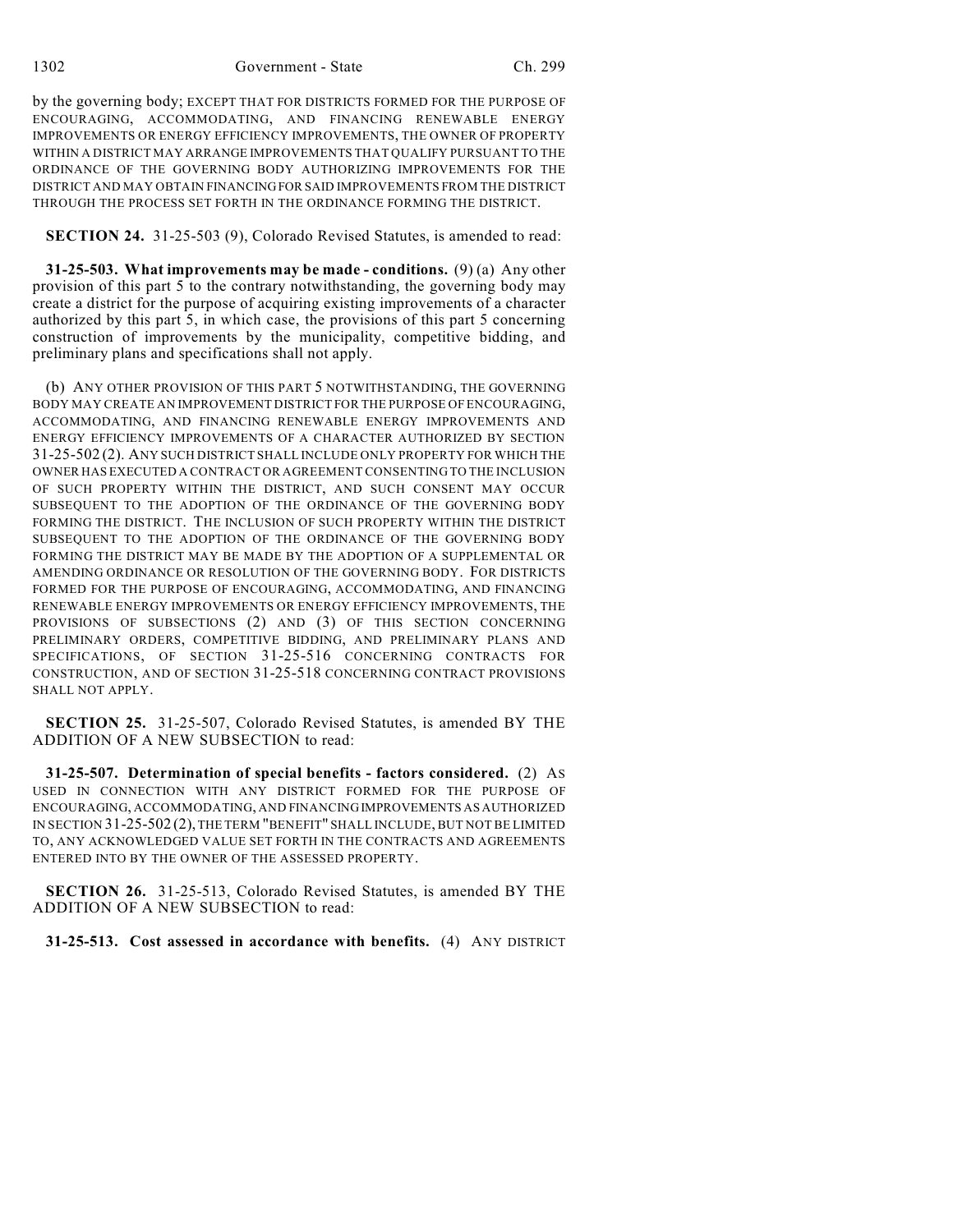### Ch. 299 Government - State 1303

FORMED FOR THE PURPOSE OF ENCOURAGING, ACCOMMODATING, AND FINANCING IMPROVEMENTS AS AUTHORIZED IN SECTION 31-25-502 (2) SHALL ASSESS THE COSTS OF THE IMPROVEMENTS TO EACH PROPERTY WHOSE OWNER HAS ENTERED INTO A CONTRACT OR AGREEMENT FOR THE IMPROVEMENTS. THE CONTRACTS AND AGREEMENTS ENTERED INTO WITH THE OWNER OF PROPERTY, AS AUTHORIZED BY THE GOVERNING BODY, SHALL BE CONCLUSIVE REGARDING THE SPECIAL BENEFIT TO THE PROPERTY AND THE AMOUNT THAT MAY BE ASSESSED AGAINST THE PROPERTY.

**SECTION 27.** 31-25-520, Colorado Revised Statutes, is amended to read:

**31-25-520. Notice of hearing on assessments.** (1) The clerk shall give notice that the assessment roll has been completed and of a hearing on the assessment roll by publication in an issue of a newspaper of general circulation in the municipality, the publication to be at least fifteen days prior to the date of hearing. The same notice of the hearing shall be mailed by first-class mail to each property owner to be assessed for the cost of the improvements who is included within the district. The mailed notice shall be made on or about the date of the publication of the notice of hearing. The notices shall specify: The whole cost of the improvement; the portion, if any, to be paid by such municipality; the share apportioned to each lot or tract of land; that any complaints or objections which THAT may be made in writing by the property owners or any citizen to the governing body, and filed in writing on or prior to the date of the hearing, will be heard and determined by the governing body before the passage of any ordinance assessing the cost of said improvements; and the date when and the place where such complaints or objections will be heard.

(2) ANY DISTRICT FORMED FOR THE PURPOSE OF ENCOURAGING, ACCOMMODATING, AND FINANCING IMPROVEMENTS AS AUTHORIZED IN SECTION 31-25-502 (2) SHALL NOT BE REQUIRED TO PROVIDE A NOTICE OF THE HEARING ON ASSESSMENTS BY PUBLICATION; RATHER, SUCH NOTICE, IF ANY, MAY BE PROVIDED IN THE TIME AND MANNER SET FORTH IN THE CONTRACT OR AGREEMENT ENTERED INTO BY THE OWNER FOR EACH PROPERTY INCLUDED IN THE DISTRICT.

**SECTION 28.** 31-25-522, Colorado Revised Statutes, is amended BY THE ADDITION OF THE FOLLOWING NEW SUBSECTIONS to read:

**31-25-522. Assessment of a lien - filing with county clerk and recorder corrections.** (4) TO PROVIDE FOR UNANTICIPATED INCREASES IN THE COSTS OF IMPROVEMENTS, THE AMOUNT OF ANY ASSESSMENT IMPOSED BEFORE THE COMPLETION OF THE RELATED IMPROVEMENTS MAY BE INCREASED TO A TOTAL AMOUNT NOT IN EXCESS OF THE SPECIAL BENEFIT CONFERRED UPON THE AFFECTED PROPERTY IF, NOT MORE THAN NINETY DAYS FOLLOWING THE COMPLETION OF SUCH IMPROVEMENTS, THE GOVERNING BODY GIVES NOTICE OF ITS INTENT TO CONSIDER THE AMENDMENT OF SUCH ASSESSMENT, STATING THE TIME AND PLACE THAT A PUBLIC HEARING SHALL BE HELD THEREON, AND HOLDS SUCH PUBLIC HEARING, IN THE SAME MANNER AS PROVIDED FOR HEARINGS HELD PURSUANT TO SECTIONS 31-25-520 AND 31-25-521. AT THE CONCLUSION OF SUCH PUBLIC HEARING, THE GOVERNING BODY MAY DETERMINE WHETHER TO AMEND ONE OR MORE ASSESSMENTS WITHIN A DISTRICT. ANY SUCH AMENDMENT SHALL TAKE EFFECT AS OF THE DATE OF THE ORIGINAL ASSESSMENT.

(5) IF, AS THE RESULT OF ANY SUBDIVISION, RESUBDIVISION, VACATION OF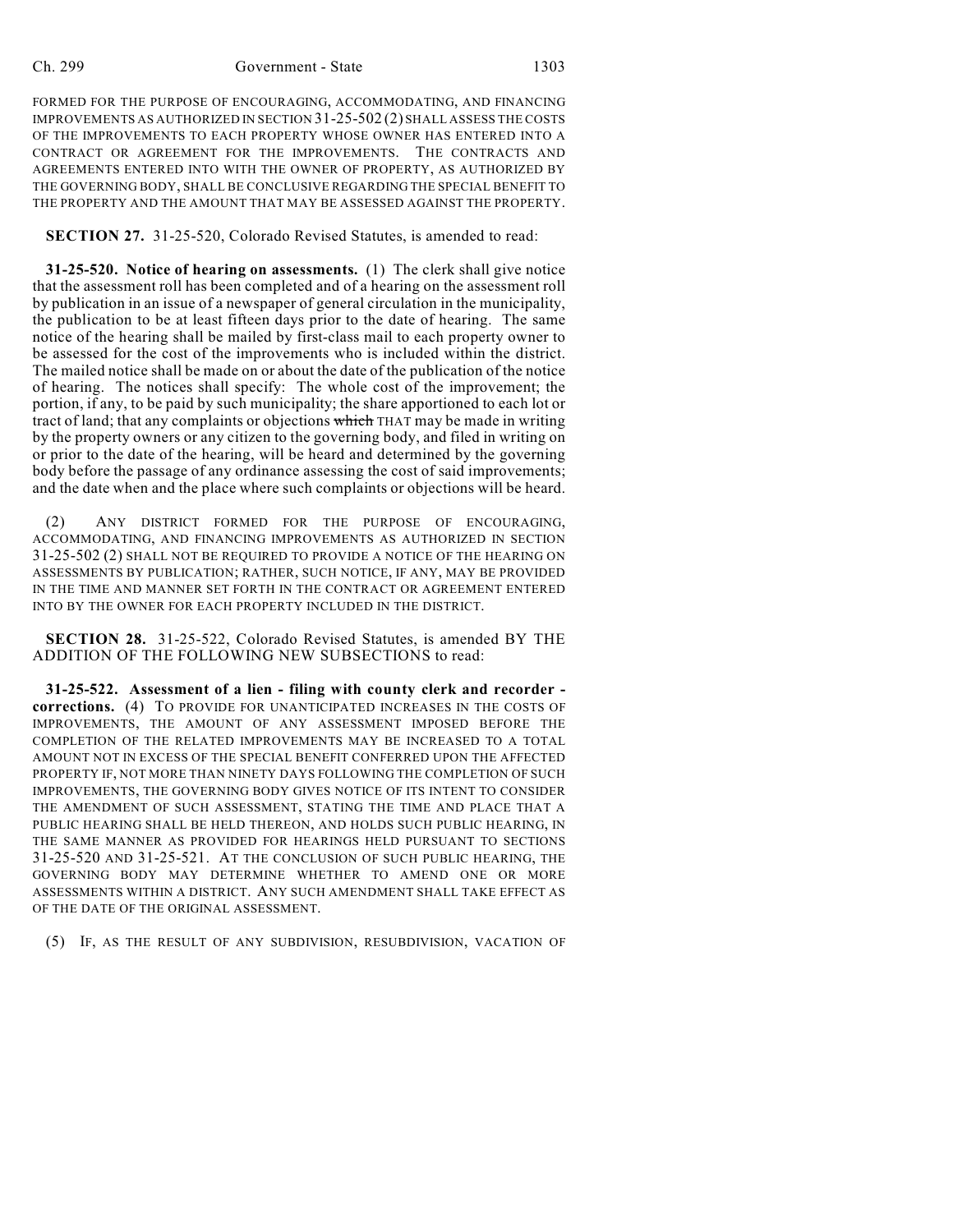1304 Government - State Ch. 299

RIGHT-OF-WAY, OR OTHER ACTION TAKEN SUBSEQUENT TO THE ADOPTION OF THE ASSESSMENT ORDINANCE, ANY NEW LOT OR PARCEL IS CREATED WITHIN A DISTRICT, THE GOVERNING BODY MAY, WITHOUT A PUBLIC HEARING AND WITH THE CONSENT OF THE OWNER OF THE NEW LOT OR PARCEL, MODIFY THE ASSESSMENT ORDINANCE TO REAPPORTION ALL OR ANY PART OF THE TOTAL AMOUNT ASSESSED IN THE DISTRICT TO SUCH NEW LOT OR PARCEL.

**SECTION 29.** 31-25-524, Colorado Revised Statutes, is amended BY THE ADDITION OF A NEW SUBSECTION to read:

**31-25-524. Payment - assessment roll returned.** (4) ALL SPECIAL ASSESSMENTS FOR LOCAL IMPROVEMENTS AUTHORIZED IN SECTION 31-25-502 (2) MAY BE DUE AND PAYABLE AT SUCH ALTERNATE TIME OR TIMES AS SET FORTH IN THE ASSESSING ORDINANCE.

**SECTION 30.** 31-25-526 (1), Colorado Revised Statutes, is amended to read:

**31-25-526. Collection of assessment payments - by municipal treasurer - by county treasurer.** (1) The governing body may, by ordinance, direct the municipal treasurer to collect any amount payable as an assessment pursuant to this part 5 OR AUTHORIZE THE MUNICIPAL TREASURER OR OTHER APPROPRIATE MUNICIPAL OFFICIAL TO ENTER INTO CONTRACTS WITH THIRD PARTIES FOR ASSISTANCE IN THE ADMINISTRATION AND COLLECTION OF ASSESSMENTS. If the governing body does not direct, by ordinance, that assessment payments be collected by the municipal treasurer, then such payments shall be collected by the county treasurer.

**SECTION 31.** 31-25-527, Colorado Revised Statutes, is amended to read:

**31-25-527. When assessments payable - installments.** All special assessments for local improvements shall be due and payable within thirty days after the final publication of the assessing ordinance without demand; but all such assessments may be paid, at the election of the owner, in installments with interest as provided in section 31-25-528. ALL SPECIAL ASSESSMENTS FOR LOCAL IMPROVEMENTS AUTHORIZED IN SECTION 31-25-502 (2) MAY BE DUE AND PAYABLE AT SUCH ALTERNATE TIME OR TIMES AS SET FORTH IN THE ASSESSING ORDINANCE.

**SECTION 32.** 31-25-529, Colorado Revised Statutes, is amended to read:

**31-25-529. Effect of payment in installments.** Failure to pay the whole assessment within said period of thirty days shall be conclusively considered to be an election on the part of all persons interested, whether under disability or otherwise, to pay in installments. All persons so electing to pay in installments shall be conclusively considered to have consented to said improvements. Such election shall be conclusively considered to be a waiver of any right to question the power or jurisdiction of the municipality to construct the improvements, the quality of the work, the regularity or sufficiency of the proceedings, the validity or the correctness of the assessments, or the validity of the lien thereof; EXCEPT THAT WITH RESPECT TO LOCAL IMPROVEMENTS AUTHORIZED IN SECTION 31-25-502 (2), THE OWNER FOR EACH PROPERTY INCLUDED IN THE DISTRICT SHALL RETAIN ALL RIGHTS OTHERWISE EXISTING BY CONTRACT OR BY LAW AGAINST PARTIES OTHER THAN THE COUNTY WITH RESPECT TO THE FINANCED ENERGY EFFICIENCY IMPROVEMENT OR RENEWABLE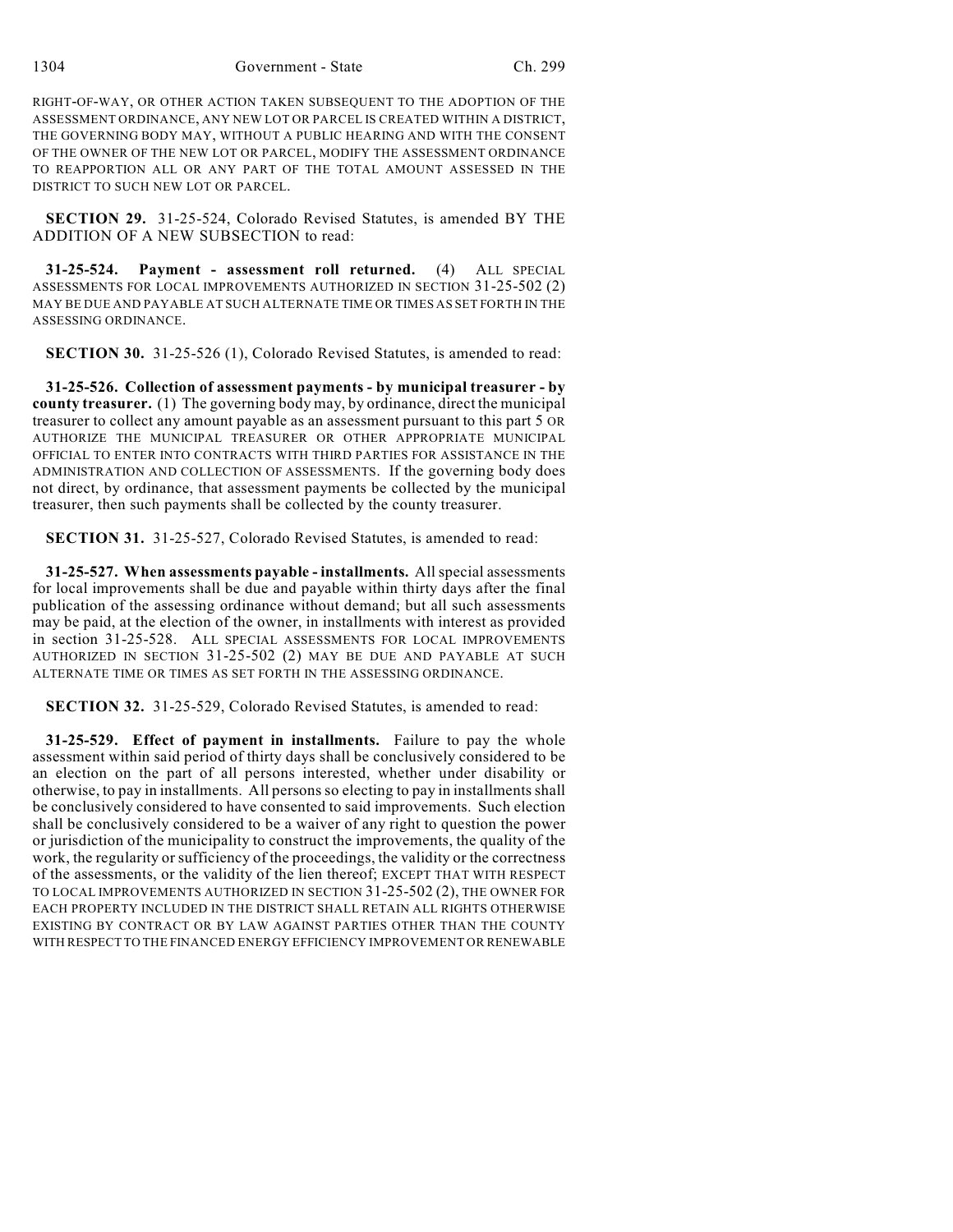ENERGY IMPROVEMENT.

**SECTION 33.** 31-25-534 (1), Colorado Revised Statutes, is amended, and the said 31-25-534 is further amended BY THE ADDITION OF A NEW SUBSECTION, to read:

**31-25-534. Issuing bonds - property specially benefited.** (1) For the purpose of paying all or such portion of the cost of any improvement constructed under the provisions of this part 5 as may be assessed against the property specially benefited, special assessment bonds of the municipality may be issued of such date, in such form, and on such terms, including, without limitation, provisions for their sale, payment, and redemption, as may be prescribed by the governing body, bearing the name of the street, alley, or district improved and payable in a sufficient period of years after SUCH date to cover the period of payment provided and in convenient denominations. All such bonds shall be issued upon estimates approved by the governing body, and the municipal treasurer shall preserve a record of the same in a suitable book kept for that purpose. All such bonds shall be subscribed by the mayor, countersigned by the municipal treasurer, with the corporate seal thereto affixed, and attested by the clerk. Such bonds shall be payable out of the moneys collected on account of the assessments made for said improvements, FROM RESERVE ACCOUNTS, IF ANY, ESTABLISHED TO SECURE PAYMENT OF SUCH BONDS, AND FROM ANY OTHER LEGALLY AVAILABLE MONEYS. Whenever three-fourths of the bonds for an improvement constructed under the provisions of this part 5 have been paid and cancelled and for any reason the ANY remaining assessments are not paid in time to pay the remaining bonds for the district and the interest due thereon, the municipality shall MAY pay, if so provided in the ordinance authorizing issuance of the bonds FROM LEGALLY AVAILABLE MONEYS, the bonds when due and the interest due thereon and reimburse itself by collecting the unpaid assessments due the district. All moneys collected from such assessments for any improvement shall be applied to the payment of the bonds issued until payment in full is made of all the bonds, both principal and interest, OR TO FUND OR REPLENISH RESERVE ACCOUNTS, IF ANY, ESTABLISHED TO SECURE THE PAYMENT OF SUCH BONDS. The bonds may be used in payment of the cost of the improvement as specified; or the governing body, upon advertisement published at least once in a newspaper of general circulation in such municipality and in such other newspapers as may be designated by the governing body, may sell a sufficient number of said bonds to pay such cost in cash for the best bid submitted in accordance with the terms of the notice of sale. All bids may be rejected at the discretion of the governing body. In addition, the bonds may be sold on such terms and conditions at a private sale if determined by the governing body to be in the best interests of the municipality.

(6) NOTWITHSTANDING ANY OTHER PROVISION OF THIS PART 5, ANY DISTRICT FORMED FOR THE PURPOSE OF ENCOURAGING, ACCOMMODATING, AND FINANCING IMPROVEMENTS AS AUTHORIZED IN SECTION 31-25-502 (2) MAY BE AUTHORIZED TO ISSUE ONE OR MORE SERIES OF BONDS, AND BONDS OF ANY SUCH DISTRICT MAY BE PAYABLE FROM THE ASSESSMENTS LEVIED PURSUANT TO ONE OR MORE ASSESSMENT ORDINANCES.

**SECTION 34. Applicability.** This act shall apply to acts occurring on or after the effective date of this act.